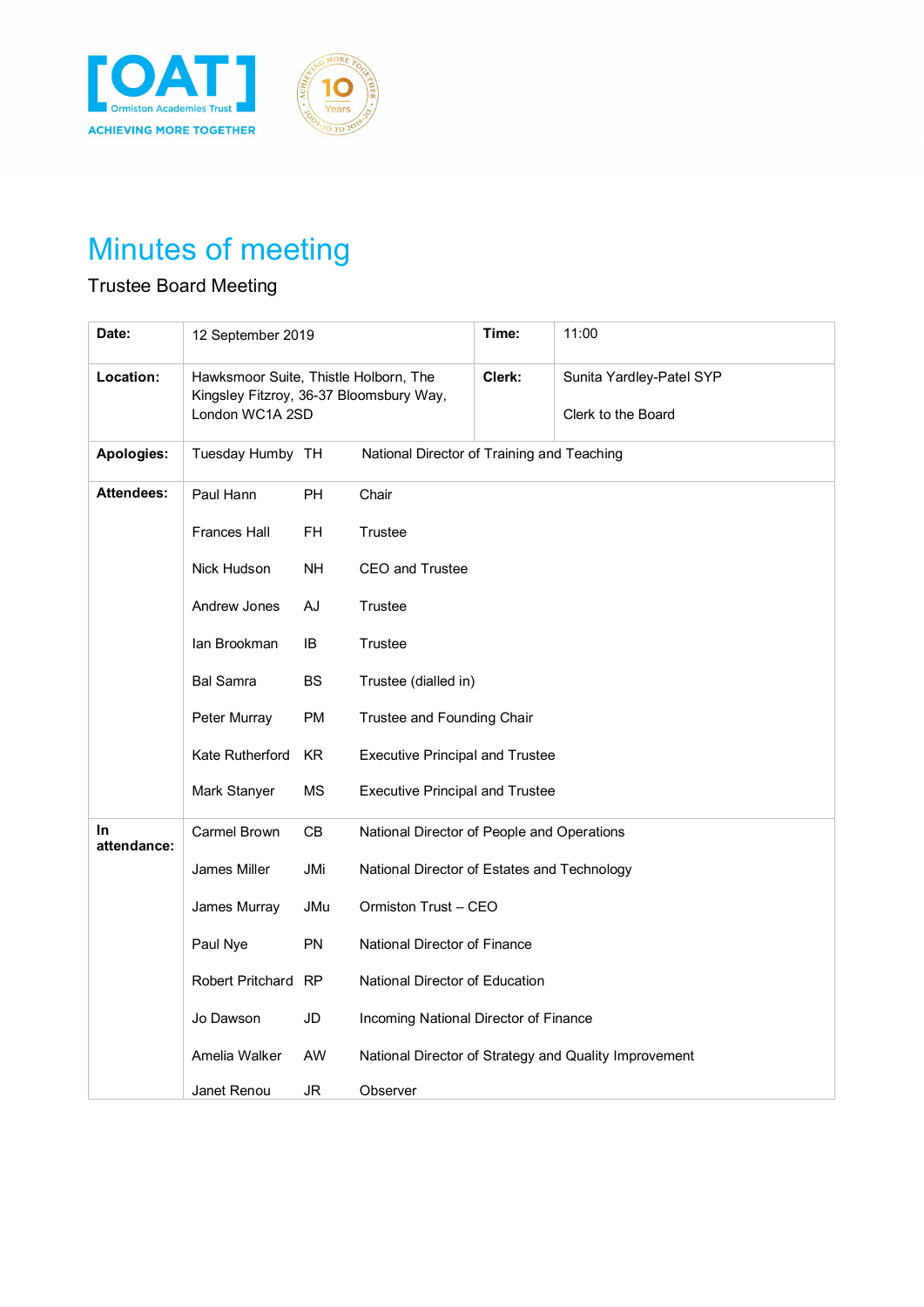



|     | Item                                                                                                                                                                                                                                                                                                                                                                                                                                       | <b>Action</b> |
|-----|--------------------------------------------------------------------------------------------------------------------------------------------------------------------------------------------------------------------------------------------------------------------------------------------------------------------------------------------------------------------------------------------------------------------------------------------|---------------|
| 1.  | Welcome, introductions and apologies                                                                                                                                                                                                                                                                                                                                                                                                       |               |
| 1.1 | PH welcomed everyone to the meeting.                                                                                                                                                                                                                                                                                                                                                                                                       |               |
|     | PH welcomed JR as an observer.                                                                                                                                                                                                                                                                                                                                                                                                             |               |
|     | Apologies were received from TH.                                                                                                                                                                                                                                                                                                                                                                                                           |               |
| 2.  | <b>Minutes</b>                                                                                                                                                                                                                                                                                                                                                                                                                             |               |
| 2.1 | The minutes from 11 July 2019 Trustee Board Meeting were approved.                                                                                                                                                                                                                                                                                                                                                                         |               |
|     | The Trustees were updated on Matters Arising.                                                                                                                                                                                                                                                                                                                                                                                              |               |
|     | RP updated the Trustees on the work completed on alternative provision, plans for future work and<br>the reporting process going forward.                                                                                                                                                                                                                                                                                                  |               |
|     | NH outlined the Denes Ofsted report due to be released, the actions taken by OAT to address<br>identified weaknesses and the communications that will be associated with the release.                                                                                                                                                                                                                                                      |               |
| 3.  | <b>Target Operating Model</b>                                                                                                                                                                                                                                                                                                                                                                                                              |               |
| 3.1 | CB outlined the work completed on the Ops Model since the last Board meeting.                                                                                                                                                                                                                                                                                                                                                              |               |
|     | JD updated on the financials including project costs, ops model set up costs, pay protection costs,<br>recruitment costs and pension strain costs.                                                                                                                                                                                                                                                                                         |               |
|     | The Trustees scrutinized and questioned the Risk Register.                                                                                                                                                                                                                                                                                                                                                                                 |               |
|     | There was a discussion about the budget implications of the restructure and the associated effect on<br>cash flow and reserves.                                                                                                                                                                                                                                                                                                            |               |
|     | There was a discussion about the communications plan for the Ops Model and the focus, wording<br>and audiences of the messages.                                                                                                                                                                                                                                                                                                            |               |
|     | The Board requested an update on the Ops Model via teleconference the night before the OAT<br>Conference (19 November 2019).                                                                                                                                                                                                                                                                                                               | <b>SYP</b>    |
| 4.  | <b>Estates update</b>                                                                                                                                                                                                                                                                                                                                                                                                                      |               |
| 4.1 | JMi outlined the key updates in the Estates report including work completed on statutory compliance,<br>health and safety and action planning for 2019-2020. JMi outlined the work that has recently been<br>completed on Capital Programmes and also 'design a classroom'. KR outlined the work that has<br>been completed at Cliff Park Infants and Juniors and how this has positively impacted culture and<br>dynamics in the academy. |               |
|     | The Trustees asked whether training issued to SLT in academies has been rolled out to Head Office<br>staff. JMi responded that this would be clarified and reported to the next Board meeting.                                                                                                                                                                                                                                             | <b>JMi</b>    |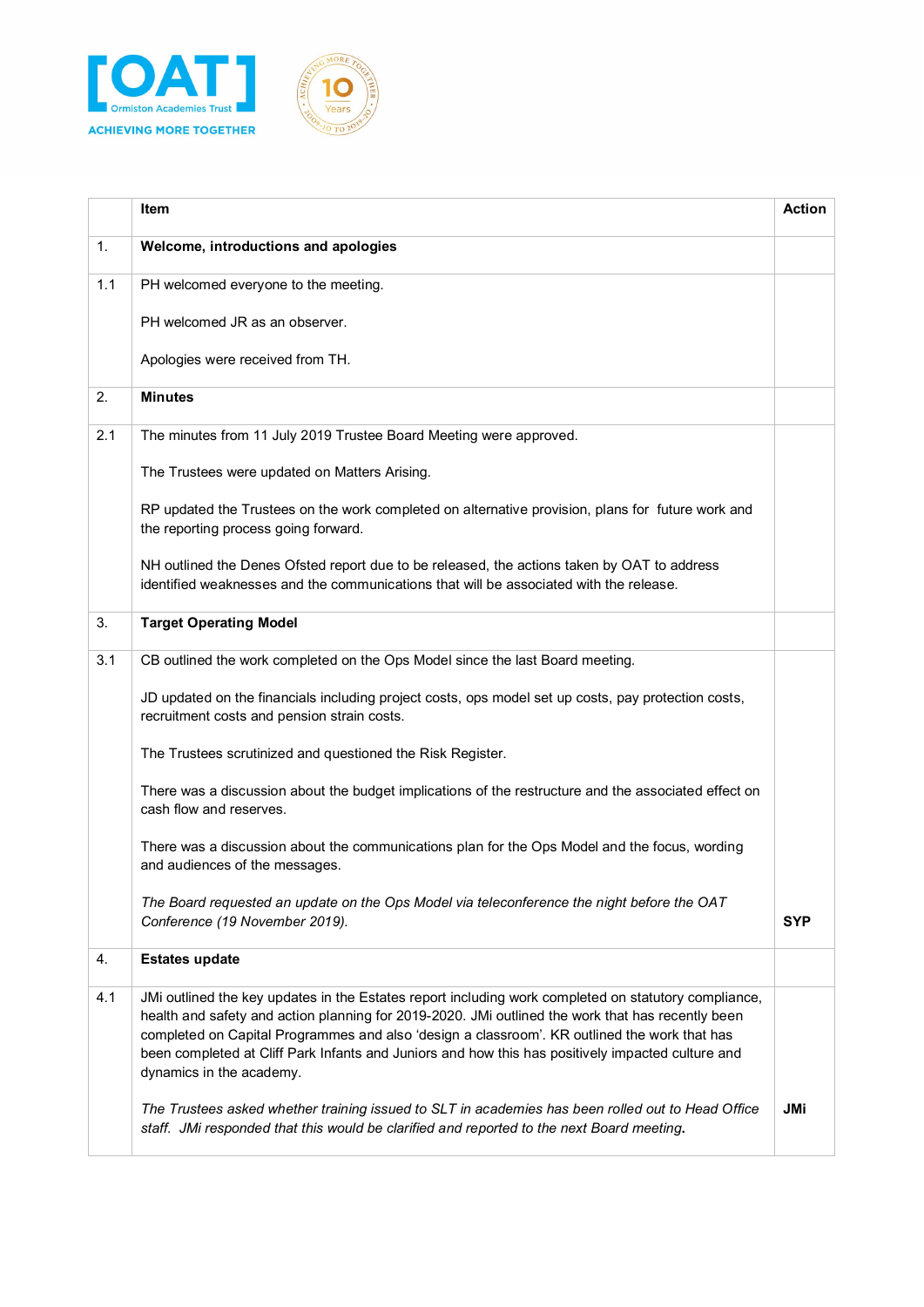



| <b>GDPR</b><br>4.2<br>Trustees scruitinised the summary of the Information Commissioner's Office (ICO) report.<br>There was a discussion about the report and the timescale for addressing the recommendations.<br>This will be considered by Financial Oversight and Risk committee (FOR).<br>The Trustees suggested a move away from the concept of data strategy and data protection and to<br>refer instead to data/information governance.<br>There was a discussion about the ICO's intention to collate information about the education sector<br>and compile a set of expectations for the education sector.<br>The Board nominated IB as the GDPR trustee.<br>5.<br>Performance 2019: OAT results<br>5.1<br>RP outlined the content of the OAT results paper including progress data, reformed A Levels, specific<br>academy examples and the context of the current results. RP also reminded the board of the School<br>Improvement Strategy for the coming year and the need to offer experienced support to academies.<br>There was a discussion about individual schools, the factors affecting the trends of the data<br>presented and "coasting" schools.<br>The Trustees noted that these results will be the baseline measure for the Ops Model<br>implementation. They questioned that schools that have been with OAT for some time should be<br>improving by now. RP responded that academies where standards are not working, under-perform in<br>numerous areas including finance, recruitment, student numbers, curriculum. AW outlined the results<br>in more detail focusing on different demographics of the OAT student cohort.<br>RP added that standardisation is being addressed by the school improvement strategy and is being<br>rolled out in academies. There is more work to be completed.<br>The Trustees asked whether there had been any PR about the Institute of Education. NH responded<br>that there had not been yet but there will be when it has developed further. AW gave examples of two<br>schools where the impact of two Regional Lead Practicitioners (RLPs) had dramatically improved<br>results in English.<br>The Trustees asked about the role of RLPs. There is capacity for OAT to train RLPs through the<br>Training and Development processes associated with the School Centre Initial Teaching Training<br>(SCITT). Part of the selection process is to choose people who have experience coaching and<br>mentoring.<br>The Trustees asked if there any measures that can be presented to the Board throughout the year to<br>ensure better tracking of results. RP responded that results predictions have been more accurate this<br>year and noted this request.<br>6.<br>Attendance code update | The Trustees asked about the risks of the Endeavour rebuild and how the rebuild will affect Thomas<br>Wolsey. JMi responded that careful plans have been made with the team at Thomas Wolsey. |  |
|---------------------------------------------------------------------------------------------------------------------------------------------------------------------------------------------------------------------------------------------------------------------------------------------------------------------------------------------------------------------------------------------------------------------------------------------------------------------------------------------------------------------------------------------------------------------------------------------------------------------------------------------------------------------------------------------------------------------------------------------------------------------------------------------------------------------------------------------------------------------------------------------------------------------------------------------------------------------------------------------------------------------------------------------------------------------------------------------------------------------------------------------------------------------------------------------------------------------------------------------------------------------------------------------------------------------------------------------------------------------------------------------------------------------------------------------------------------------------------------------------------------------------------------------------------------------------------------------------------------------------------------------------------------------------------------------------------------------------------------------------------------------------------------------------------------------------------------------------------------------------------------------------------------------------------------------------------------------------------------------------------------------------------------------------------------------------------------------------------------------------------------------------------------------------------------------------------------------------------------------------------------------------------------------------------------------------------------------------------------------------------------------------------------------------------------------------------------------------------------------------------------------------------------------------------------------------------------------------------------------------------------------------------------------------------------------------------------------------------------------------------------------|-----------------------------------------------------------------------------------------------------------------------------------------------------------------------------------------------|--|
|                                                                                                                                                                                                                                                                                                                                                                                                                                                                                                                                                                                                                                                                                                                                                                                                                                                                                                                                                                                                                                                                                                                                                                                                                                                                                                                                                                                                                                                                                                                                                                                                                                                                                                                                                                                                                                                                                                                                                                                                                                                                                                                                                                                                                                                                                                                                                                                                                                                                                                                                                                                                                                                                                                                                                                     |                                                                                                                                                                                               |  |
|                                                                                                                                                                                                                                                                                                                                                                                                                                                                                                                                                                                                                                                                                                                                                                                                                                                                                                                                                                                                                                                                                                                                                                                                                                                                                                                                                                                                                                                                                                                                                                                                                                                                                                                                                                                                                                                                                                                                                                                                                                                                                                                                                                                                                                                                                                                                                                                                                                                                                                                                                                                                                                                                                                                                                                     |                                                                                                                                                                                               |  |
|                                                                                                                                                                                                                                                                                                                                                                                                                                                                                                                                                                                                                                                                                                                                                                                                                                                                                                                                                                                                                                                                                                                                                                                                                                                                                                                                                                                                                                                                                                                                                                                                                                                                                                                                                                                                                                                                                                                                                                                                                                                                                                                                                                                                                                                                                                                                                                                                                                                                                                                                                                                                                                                                                                                                                                     |                                                                                                                                                                                               |  |
|                                                                                                                                                                                                                                                                                                                                                                                                                                                                                                                                                                                                                                                                                                                                                                                                                                                                                                                                                                                                                                                                                                                                                                                                                                                                                                                                                                                                                                                                                                                                                                                                                                                                                                                                                                                                                                                                                                                                                                                                                                                                                                                                                                                                                                                                                                                                                                                                                                                                                                                                                                                                                                                                                                                                                                     |                                                                                                                                                                                               |  |
|                                                                                                                                                                                                                                                                                                                                                                                                                                                                                                                                                                                                                                                                                                                                                                                                                                                                                                                                                                                                                                                                                                                                                                                                                                                                                                                                                                                                                                                                                                                                                                                                                                                                                                                                                                                                                                                                                                                                                                                                                                                                                                                                                                                                                                                                                                                                                                                                                                                                                                                                                                                                                                                                                                                                                                     |                                                                                                                                                                                               |  |
|                                                                                                                                                                                                                                                                                                                                                                                                                                                                                                                                                                                                                                                                                                                                                                                                                                                                                                                                                                                                                                                                                                                                                                                                                                                                                                                                                                                                                                                                                                                                                                                                                                                                                                                                                                                                                                                                                                                                                                                                                                                                                                                                                                                                                                                                                                                                                                                                                                                                                                                                                                                                                                                                                                                                                                     |                                                                                                                                                                                               |  |
|                                                                                                                                                                                                                                                                                                                                                                                                                                                                                                                                                                                                                                                                                                                                                                                                                                                                                                                                                                                                                                                                                                                                                                                                                                                                                                                                                                                                                                                                                                                                                                                                                                                                                                                                                                                                                                                                                                                                                                                                                                                                                                                                                                                                                                                                                                                                                                                                                                                                                                                                                                                                                                                                                                                                                                     |                                                                                                                                                                                               |  |
|                                                                                                                                                                                                                                                                                                                                                                                                                                                                                                                                                                                                                                                                                                                                                                                                                                                                                                                                                                                                                                                                                                                                                                                                                                                                                                                                                                                                                                                                                                                                                                                                                                                                                                                                                                                                                                                                                                                                                                                                                                                                                                                                                                                                                                                                                                                                                                                                                                                                                                                                                                                                                                                                                                                                                                     |                                                                                                                                                                                               |  |
|                                                                                                                                                                                                                                                                                                                                                                                                                                                                                                                                                                                                                                                                                                                                                                                                                                                                                                                                                                                                                                                                                                                                                                                                                                                                                                                                                                                                                                                                                                                                                                                                                                                                                                                                                                                                                                                                                                                                                                                                                                                                                                                                                                                                                                                                                                                                                                                                                                                                                                                                                                                                                                                                                                                                                                     |                                                                                                                                                                                               |  |
|                                                                                                                                                                                                                                                                                                                                                                                                                                                                                                                                                                                                                                                                                                                                                                                                                                                                                                                                                                                                                                                                                                                                                                                                                                                                                                                                                                                                                                                                                                                                                                                                                                                                                                                                                                                                                                                                                                                                                                                                                                                                                                                                                                                                                                                                                                                                                                                                                                                                                                                                                                                                                                                                                                                                                                     |                                                                                                                                                                                               |  |
|                                                                                                                                                                                                                                                                                                                                                                                                                                                                                                                                                                                                                                                                                                                                                                                                                                                                                                                                                                                                                                                                                                                                                                                                                                                                                                                                                                                                                                                                                                                                                                                                                                                                                                                                                                                                                                                                                                                                                                                                                                                                                                                                                                                                                                                                                                                                                                                                                                                                                                                                                                                                                                                                                                                                                                     |                                                                                                                                                                                               |  |
|                                                                                                                                                                                                                                                                                                                                                                                                                                                                                                                                                                                                                                                                                                                                                                                                                                                                                                                                                                                                                                                                                                                                                                                                                                                                                                                                                                                                                                                                                                                                                                                                                                                                                                                                                                                                                                                                                                                                                                                                                                                                                                                                                                                                                                                                                                                                                                                                                                                                                                                                                                                                                                                                                                                                                                     |                                                                                                                                                                                               |  |
|                                                                                                                                                                                                                                                                                                                                                                                                                                                                                                                                                                                                                                                                                                                                                                                                                                                                                                                                                                                                                                                                                                                                                                                                                                                                                                                                                                                                                                                                                                                                                                                                                                                                                                                                                                                                                                                                                                                                                                                                                                                                                                                                                                                                                                                                                                                                                                                                                                                                                                                                                                                                                                                                                                                                                                     |                                                                                                                                                                                               |  |
|                                                                                                                                                                                                                                                                                                                                                                                                                                                                                                                                                                                                                                                                                                                                                                                                                                                                                                                                                                                                                                                                                                                                                                                                                                                                                                                                                                                                                                                                                                                                                                                                                                                                                                                                                                                                                                                                                                                                                                                                                                                                                                                                                                                                                                                                                                                                                                                                                                                                                                                                                                                                                                                                                                                                                                     |                                                                                                                                                                                               |  |
|                                                                                                                                                                                                                                                                                                                                                                                                                                                                                                                                                                                                                                                                                                                                                                                                                                                                                                                                                                                                                                                                                                                                                                                                                                                                                                                                                                                                                                                                                                                                                                                                                                                                                                                                                                                                                                                                                                                                                                                                                                                                                                                                                                                                                                                                                                                                                                                                                                                                                                                                                                                                                                                                                                                                                                     |                                                                                                                                                                                               |  |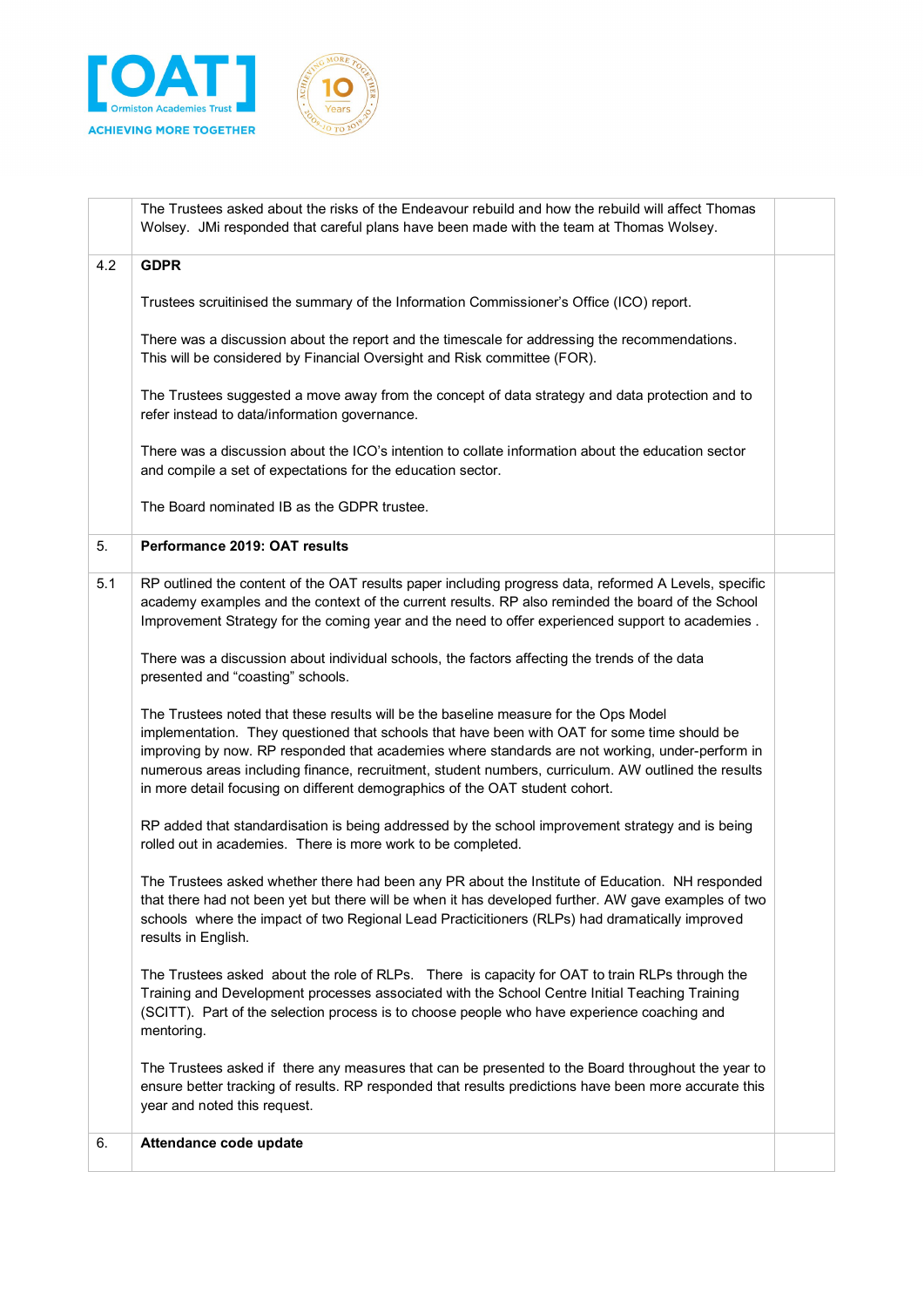



| 6.1 | RP outlined the need to ensure security in attendance data moving forward. He has been working<br>on a guidance document for attendance codes to be circulated to Principals                                                                                                                 |           |
|-----|----------------------------------------------------------------------------------------------------------------------------------------------------------------------------------------------------------------------------------------------------------------------------------------------|-----------|
|     | There was a discussion about recent attendance code checks and what the checks will entail going<br>forward. The Trustees raised the issue of the importance of managing attendance nationally, the<br>need for physical checks in school and how the culture in schools must be consistent. |           |
|     | The Trustees recommended that advice on how to tackle this cultural change in academies and the<br>support available to academies should be included in the document.                                                                                                                        | <b>RP</b> |
|     | NH added that progress boards will monitor this.                                                                                                                                                                                                                                             |           |
| 7.  | Data governance                                                                                                                                                                                                                                                                              |           |
| 7.1 | AW outlined the data governance strategy considering both technology and education. The strategy<br>includes the setting up of regional data management groups. JD outlined the need for effective<br>information governance to be continuously reviewed by the Executive.                   |           |
|     | The Trustees asked if the management of the data strategy is proportional to the work that needs to<br>be completed. They advised that the strategy will need to change, adapt and develop in response to<br>organizational change.                                                          |           |
|     | The Trustees noted that there is a missing link between the ICO findings and data strategy; the Data<br>Protection Officer needs to be included in data strategy. The Trustees also fed back on the data<br>strategy structure chart. AW noted that this feedback will be actioned.          | <b>AW</b> |
|     | The Board approved the paper.                                                                                                                                                                                                                                                                |           |
| 8.  | <b>Conversions</b>                                                                                                                                                                                                                                                                           |           |
| 8.1 | <b>Bolingbroke</b>                                                                                                                                                                                                                                                                           |           |
|     | NH updated the Board on the governance at Bolingbroke.                                                                                                                                                                                                                                       |           |
|     | Sandymoor                                                                                                                                                                                                                                                                                    |           |
|     | It was confirmed that Sandymoor will join the Trust on 1 December 2019.                                                                                                                                                                                                                      |           |
|     | NH confirmed the forecast funding was approved.                                                                                                                                                                                                                                              |           |
|     | <b>Brownhills</b>                                                                                                                                                                                                                                                                            |           |
|     | Trustees were updated on the current position for Brownhills.                                                                                                                                                                                                                                |           |
|     | NH updated Trustees on other schools currently in conversation with the Trust.                                                                                                                                                                                                               |           |
| 9.  | <b>Decision papers</b>                                                                                                                                                                                                                                                                       |           |
| 9.1 | School Improvement and Standards Committee (SIS) Terms of Reference - approved.                                                                                                                                                                                                              |           |
|     | It was noted that an update may be required following the Ofsted framework later in the year. JR to                                                                                                                                                                                          |           |